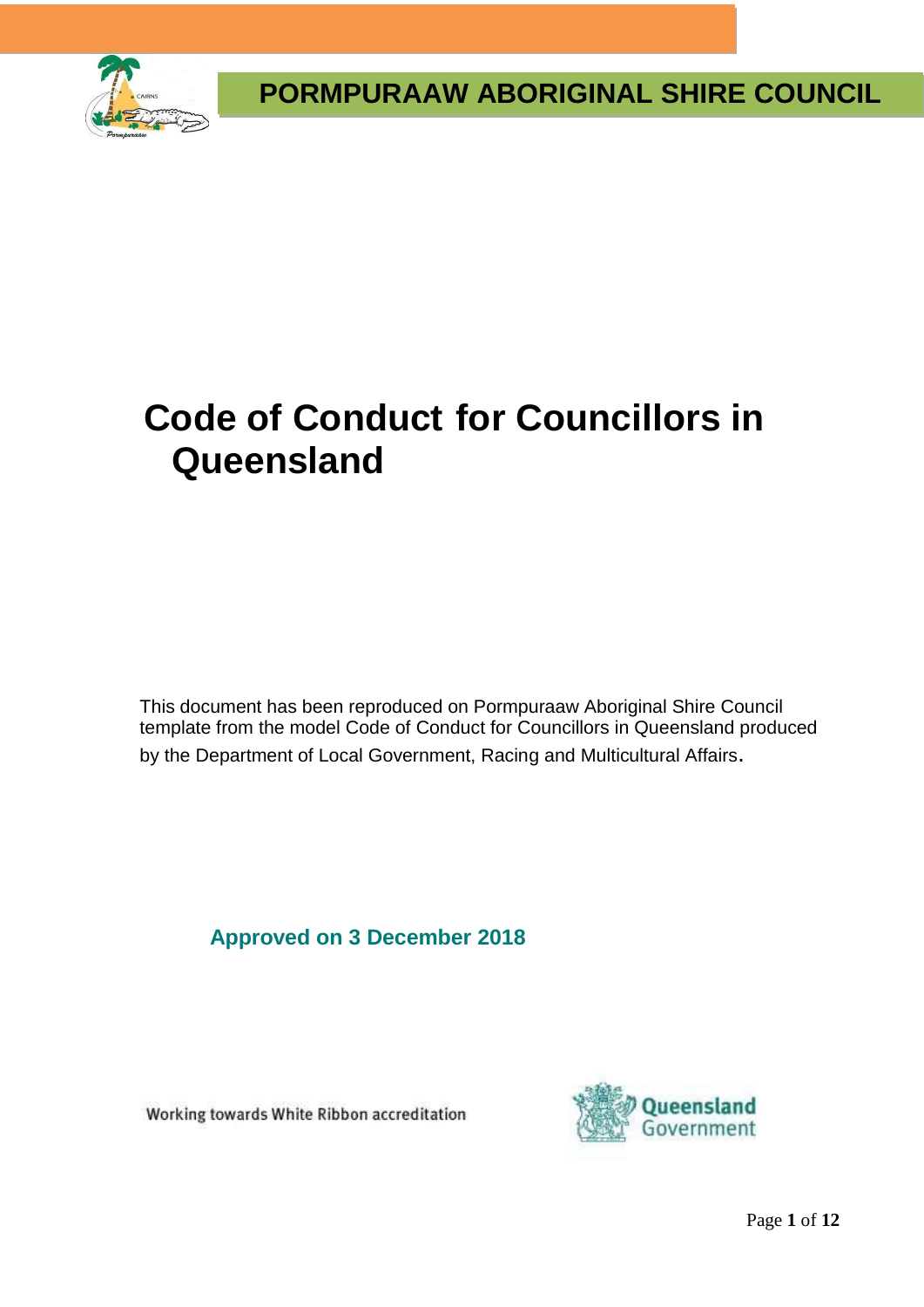

© State of Queensland, September 2018. Published by the Department of Local Government, Racing and Multicultural Affairs**,** 1 William Street, Brisbane Qld 4000, Australia.



**Licence:** This work is licensed under the Creative Commons CC BY 4.0 Australia Licence. In essence, you are free to copy and distribute this material in any format, as long as you attribute the work to the State of Queensland (Department of Local Government, Racing and Multicultural Affairs) and indicate if any changes have been made. To view a copy of this licence, visit [http://creativecommons.org/licenses/by/4.0/.](http://creativecommons.org/licenses/by/4.0/)

**Attribution:** The State of Queensland, Department of Local Government, Racing and Multicultural Affairs.

The Queensland Government supports and encourages the dissemination and exchange of information. However, copyright protects this publication. The State of Queensland has no objection to this material being reproduced, made available online or electronically but only if it is recognised as the owner of the copyright and this material remains unaltered.



The Queensland Government is committed to providing accessible services to Queenslanders of all cultural and linguistic backgrounds. If you have difficulty understanding this publication and need a translator, please call the Translating and Interpreting Service (TIS National) on 131 450 and ask them to telephone the Queensland Department of Local Government, Racing and Multicultural Affairs on 13 QGOV (13 74 68).

**Disclaimer:** While every care has been taken in preparing this publication, the State of Queensland accepts no responsibility for decisions or actions taken as a result of any data, information, statement or advice, expressed or implied, contained within. To the best of our knowledge, the content was correct at the time of publishing.

Any references to legislation are not an interpretation of the law. They are to be used as a guide only. The information in this publication is general and does not take into account individual circumstances or situations. Where appropriate, independent legal advice should be sought.

An electronic copy of this report is available on the Department of Local Government, Racing and Multicultural Affairs' website at [www.dlgrma.qld.gov.au.](http://www.dilgp.qld.gov.au/)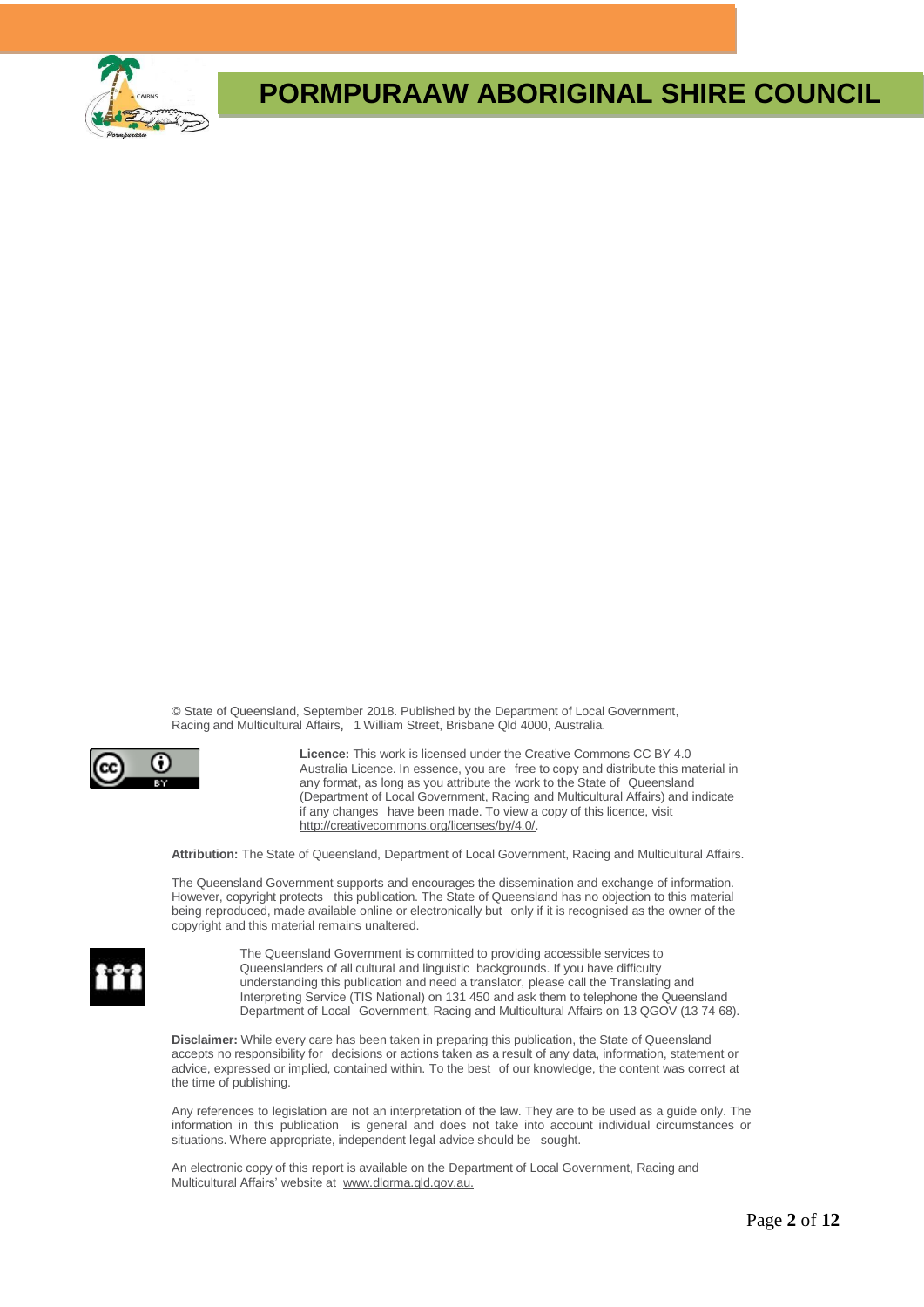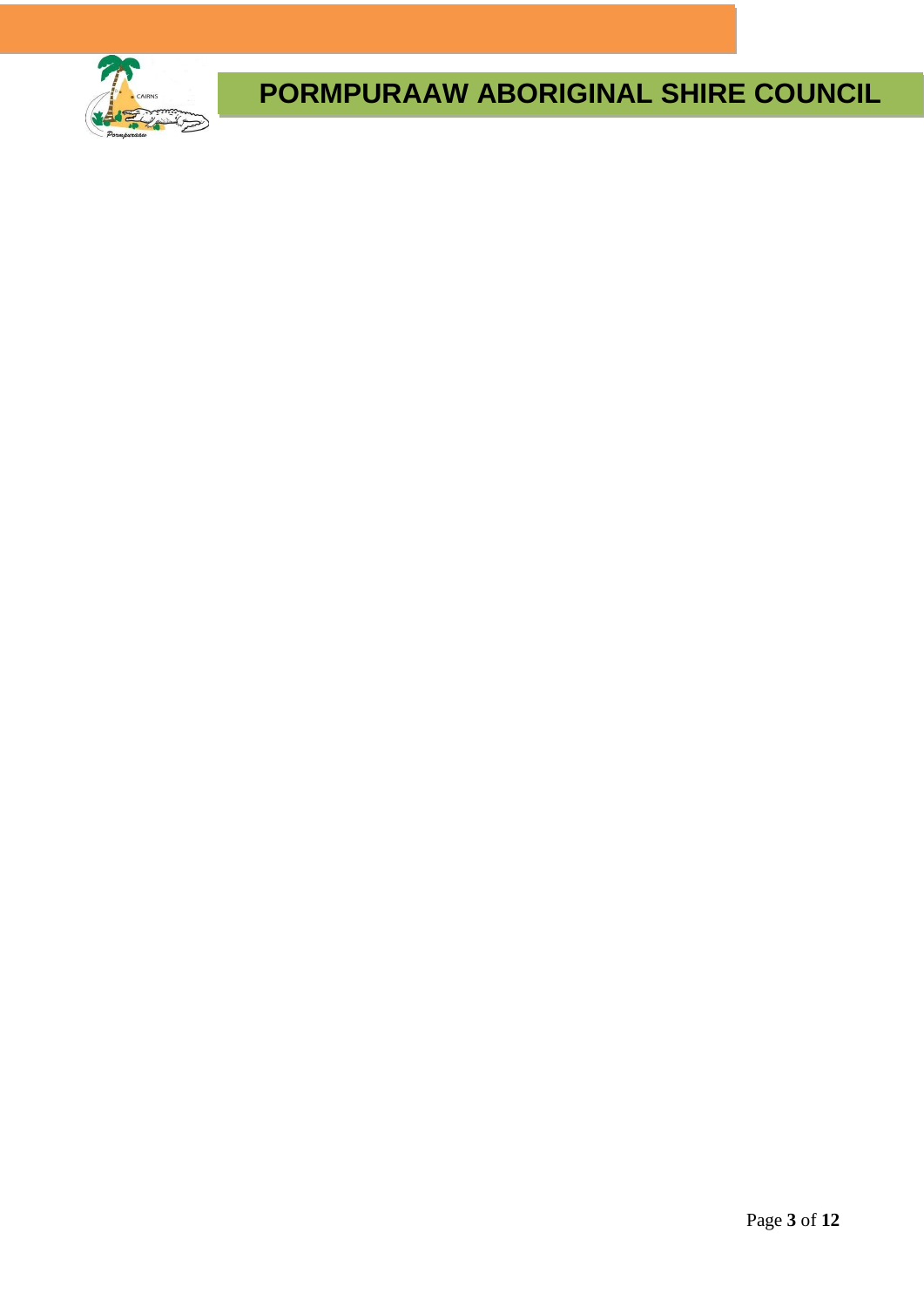

# **Contents**

| Purpose of the Code of Conduct                             | $\overline{4}$ |
|------------------------------------------------------------|----------------|
| The Local Government Principles and Values                 | 5              |
| <b>Standards of behaviour</b>                              | 6              |
| Consequences of failing to comply with the Code of Conduct | 7              |
| Unsuitable meeting conduct                                 | 7              |
| Inappropriate conduct                                      | 8              |
| <b>Misconduct</b>                                          | 8              |
| Corrupt conduct                                            | 9              |
| More information                                           | 9              |
|                                                            |                |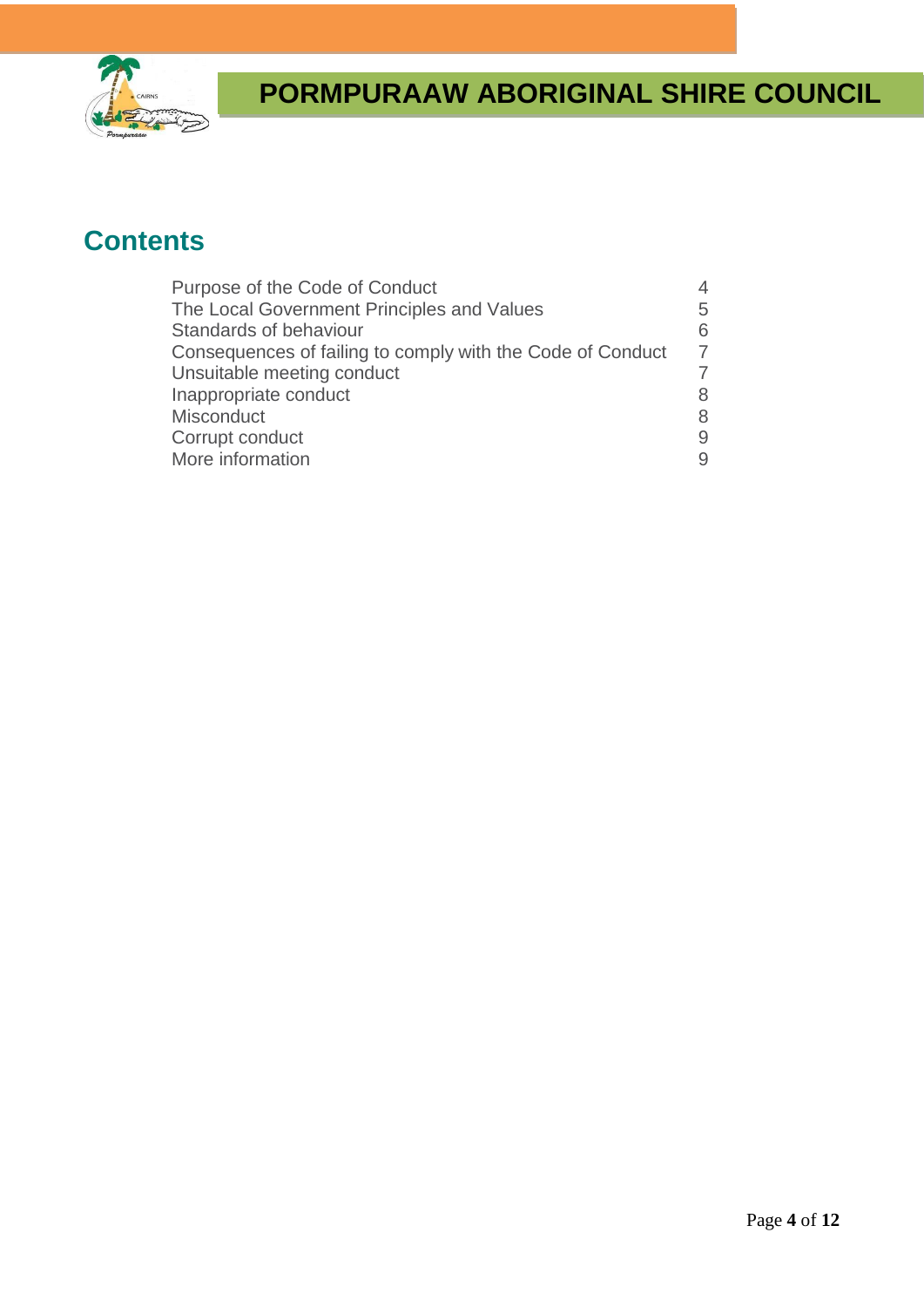

## **Purpose of the Code of Conduct**

The Code of Conduct sets out the principles and standards of behaviour expected of Councillors and Mayors when carrying out their roles, responsibilities and obligations as elected representatives for their communities. By adhering to the behaviours set out below, Councillors will increase public confidence in Local Government and Council decisions.

## **Background**

Under section 150D of the *Local Government Act 2009* (the Act), the Minister for Local Government must make a Code of Conduct stating the standards of behaviour for Councillors in the performance of their responsibilities as Councillors. In addition to this, the Code of Conduct may contain anything the Minister considers necessary for, or incidental to, the standards of behaviour.

Before assuming public office, Councillors must understand and commit to complying with the Local Government principles and obligations of Councillors in accordance with section 169 of the Act, as well as the standards of behaviour set out in this Code of Conduct. All Councillors are required to make a declaration of office under section 169 of the Act. As part of that declaration, Councillors must declare that they will abide by this Code of Conduct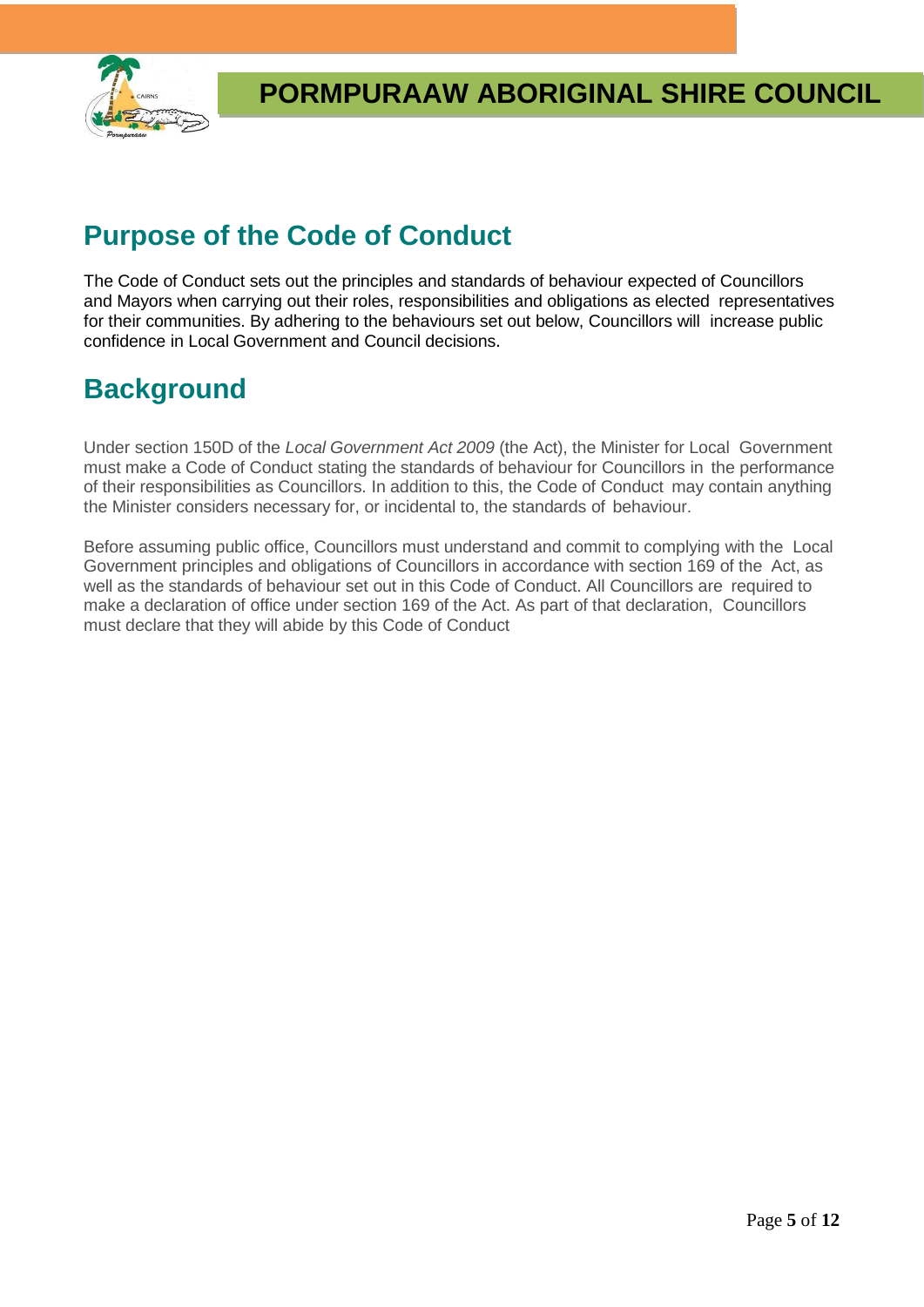

## **The Local Government Principles and Values**

The Act is founded on five Local Government principles with which Councillors must comply while performing their roles as elected representatives. These principles are listed below:

- 1. Transparent and effective processes, and decision-making in the public interest
- 2. Sustainable development and management of assets and infrastructure, and delivery of effective services
- 3. Democratic representation, social inclusion and meaningful community engagement
- 4. Good governance of, and by, Local Government
- 5. Ethical and legal behaviour of Councillors and Local Government employees.

This Code of Conduct provides a set of values that describe the types of conduct Councillors should demonstrate under each principle. These values are listed below:

- 1. In making decisions in the public interest, Councillors will:
	- make decisions in open council meetings
	- properly inform relevant personnel of all relevant information
	- make decisions in accordance with law and policy
	- commit to exercising proper diligence, care and attention.
- 2. To ensure the effective and economical delivery of services, Councillors will:
	- manage Council resources effectively, efficiently and economically
		- foster a culture of excellence in service delivery.
- 3. In representing and meaningfully engaging with the community, Councillors will:
	- show respect to all persons
	- clearly and accurately explain Council's decisions
	- accept and value differences of opinion.
- 4. In exercising good governance, Councillors are committed to:
	- the development of open and transparent processes and procedures
	- keeping clear, concise and accessible records of decisions.

To meet the community's expectations for high level leadership, Councillors will: be committed to the highest ethical standards uphold the system of Local Government and relevant laws applicable.

This Code of Conduct also sets out standards of behaviour aimed at helping Councillors understand how the principles and values are put into practice while performing their official duties as elected representatives.

Each standard of behaviour is not intended to cover every possible scenario. However, they provide general guidance about the manner in which Councillors are expected to conduct themselves.

It is important to note that the principles, values and standards set out in the Code of Conduct are of equal importance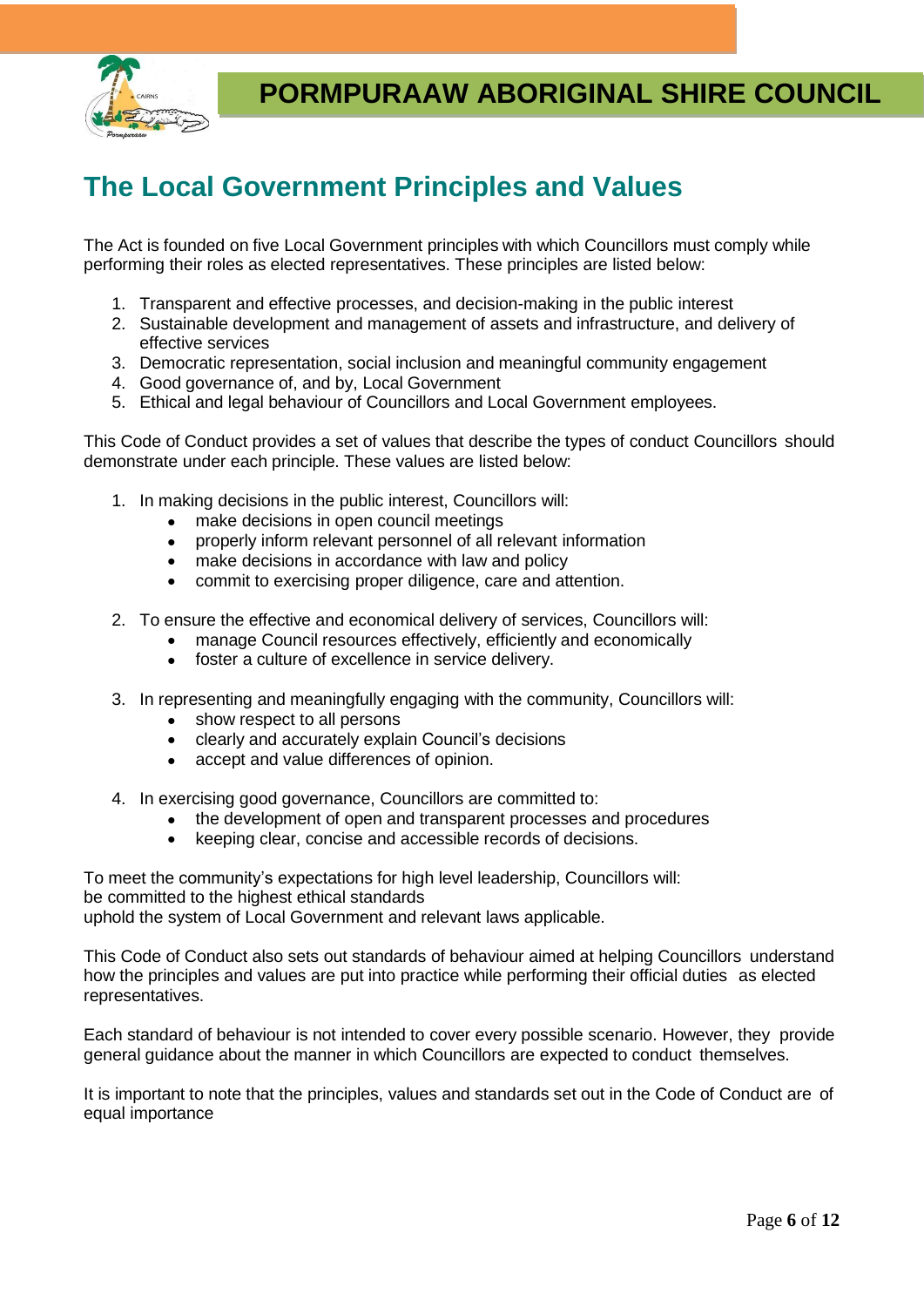

## **Standards of Behaviour**

This Code of Conduct sets out the standards of behaviour applying to all Councillors (excluding Councillors who are governed under the *City of Brisbane Act 2010*) in Queensland. The behavioural standards relate to, and are consistent with, the Local Government principles and their associated values.

The standards of behaviour are summarised as the three R's, being:

- **1. RESPONSIBILITIES**
- 2. **RESPECT**
- 3. **REPUTATION**

Each standard of behaviour includes, but is not limited to, several examples to guide Councillors in complying with the Code of Conduct when carrying out their role as elected officials. Councillors are to understand and comply with the following standards of behaviour as set out in the Code of Conduct listed below.

. 1. Carry out *RESPONSIBILITIES* conscientiously and in the best interests of the Council and the community

For example, Councillors will, at a minimum:

- 1.1 Attend and participate meaningfully in all Council meetings, briefings, relevant workshops and training opportunities to assist Councillors in fulfilling their roles other than in exceptional circumstances and/or where prior leave is given
- 1.2 Respect and comply with all policies, procedures and resolutions of Council
- 1.3 Use only official Council electronic communication accounts (e.g. email accounts) when conducting Council business
- 1.4 Report any suspected wrongdoing to the appropriate entity in a timely manner
- 1.5 Ensure that their behaviour or capacity to perform their responsibilities as a Councillor is not impaired by the use of substances that may put them or others at risk while performing their duties (for example, alcohol, illegal drugs or prescribed/non-prescribed and/or restricted substances)
- 1.6 Cooperate with any investigation being undertaken by the Local Government or other entity.

#### 2. Treat people in a reasonable, just *RESPECTFUL* and non-discriminatory way

For example, Councillors will, at a minimum:

2.1 Show respect for fellow Councillors, Council employees and members of the public

2.2 Not bully, harass, intimidate or act in a way that the public would reasonably

- perceive a Councillor's behavior to be derogatory towards other Councillors, Council employees and members of the public
	- 2.3 Be respectful of other people's rights, views and opinions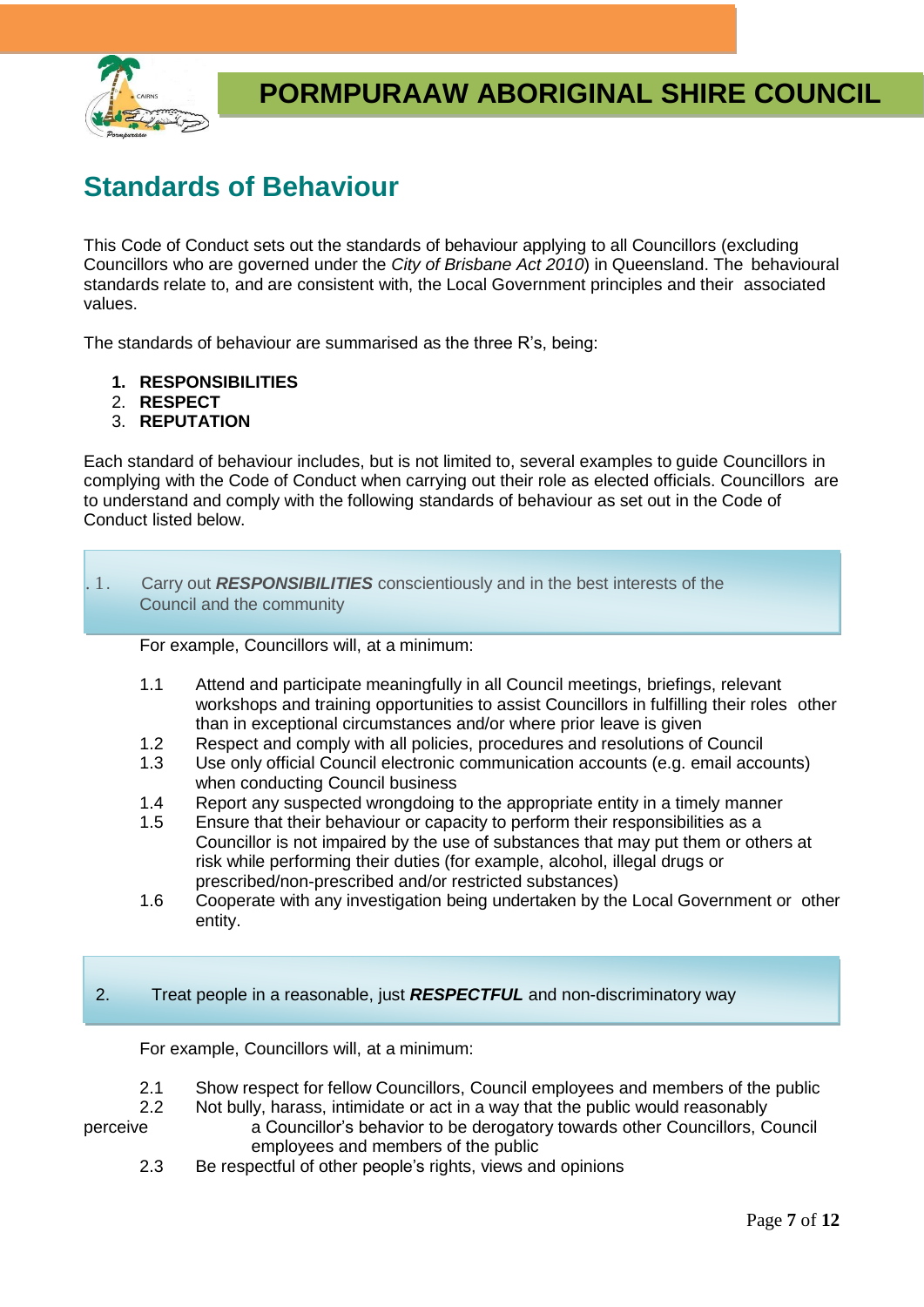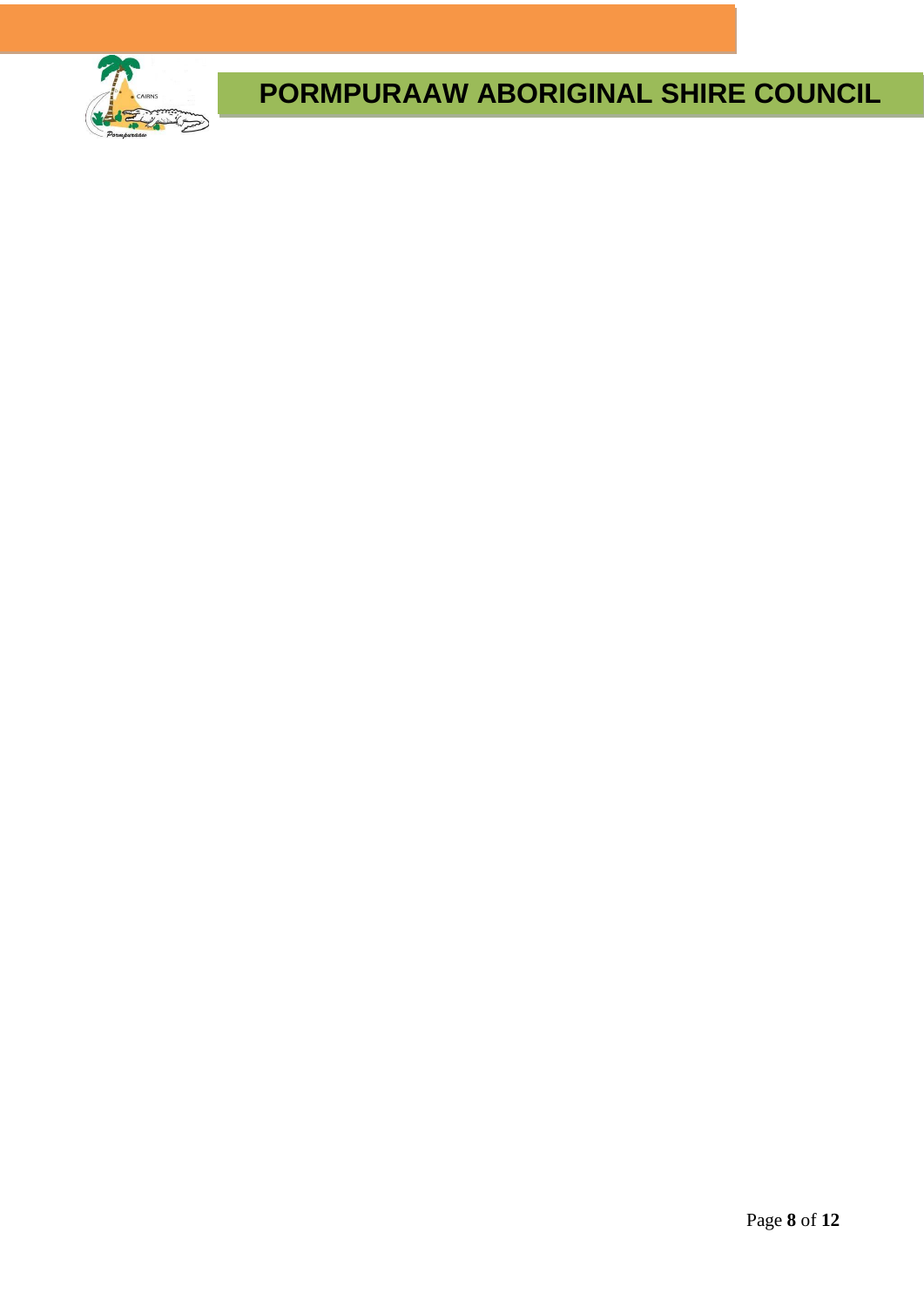

#### 3. Ensure conduct does not reflect adversely on the *REPUTATION* of Council

For example, Councillors will, at a minimum:

- 3.1 When expressing an opinion dissenting with the majority decision of Council, respect the democratic process by acknowledging that the Council decision represents the majority view of the Council
- 3.2 When making public comment, clearly state whether they are speaking on behalf of Council or expressing their personal views
- 3.3 Avoid making unnecessary or irrelevant comments or accusations about Councillors or Council employees in order to undermine them or their position
- 3.4 Ensure behaviour and presentation is appropriate to maintain the dignity of the office of the Councillor.

## **Consequences of failing to comply with the Code of Conduct**

Failure to comply with the standards of behaviour in this Code of Conduct, or other conduct prescribed in this Code of Conduct may give rise to a complaint against a Councillor's conduct and subsequent disciplinary action under the Act.

A complaint about the conduct of a Councillor must be submitted to the Independent Assessor who will assess the complaint and determine the category of the allegation. In order of most to least serious, the categories of complaint are *corrupt conduct*, *misconduct*, *inappropriate conduct* and then *unsuitable meeting conduct*.

#### **Unsuitable meeting conduct**

Under section 150H of the Act, any conduct by a Councillor that is contrary to the standards of behavior in the Code of Conduct that occurs within a meeting of Council (including standing committee meetings), is dealt with as *unsuitable meeting conduct.*

Unsuitable meeting conduct by a Councillor is dealt by the Chairperson of the meeting. It is important that the Chairperson deal with matters of unsuitable meeting conduct locally, and as efficiently and effectively as possible so that Council can continue with their business of making effective decisions in the public interest.

*Note: Chairpersons of meetings are carrying out a statutory responsibility under the Act to manage and lead the meeting. As such, where a Chairperson behaves inappropriately in a meeting this involves a serious breach of the trust placed in them as the Chairperson of the meeting and may be dealt with as misconduct (see below)*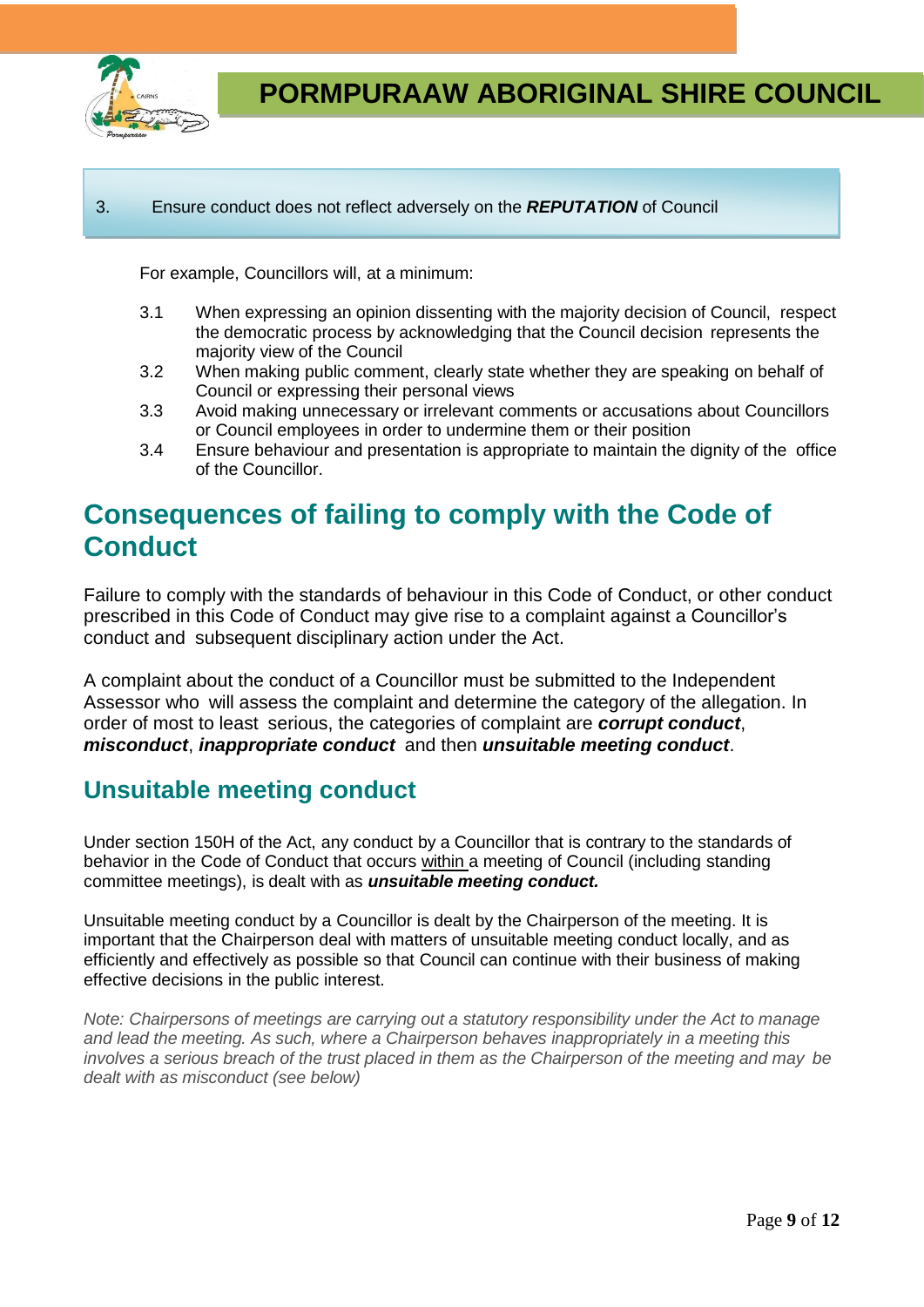

### **Inappropriate conduct**

Under section 150K of the Act, any conduct by a Councillor that is contrary to the standards of behavior in the Code of Conduct or a policy, procedure or resolution of a Council, and is not unsuitable meeting conduct, misconduct or corrupt conduct (i.e. occurs outside of a meeting of Council) is dealt with as *inappropriate conduct*.

The conduct of a Councillor is also inappropriate conduct if the conduct contravenes an order by the Chairperson of a meeting of Council for the Councillor to leave the meeting, or is conduct at Council meetings that leads to orders for the Councillor's unsuitable meeting conduct being made on three occasions within a period of one year.

The Independent Assessor is responsible for assessing allegations of suspected inappropriate conduct. If the Independent Assessor chooses to refer the matter to the Council to deal with, the Council must deal with the matter as quickly and effectively as possible.

### **Misconduct**

Councillors are required to comply with all laws that apply to Local Governments. This includes refraining from engaging in *misconduct*.

The Independent Assessor is responsible for assessing and investigating instances of suspected misconduct. The Independent Assessor may then refer the matter to the Councillor Conduct Tribunal to be heard and determined.

The conduct of a Councillor is misconduct if the conduct:

- adversely affects, directly or indirectly, the honest and impartial performance of the Councillor's functions or exercise of powers, or
- is, or involves:
	- a breach of trust placed in the Councillor
	- misuse of information or material acquired by the Councillor, whether the misuse is for the benefit of the Councillor or for the benefit or to the detriment of another person
	- a Councillor giving a direction to any Council employee (other than the Mayor giving direction to the Chief Executive Officer and senior executive employees)
	- a release of confidential information outside of the Council
	- failure by a Councillor to report a suspected material personal interest, conflict of interest or perceived conflict of interest of another Councillor, o
- is a failure by the Councillor to comply with:
	- an order made by the Council or Tribunal
	- any acceptable request guidelines of the Council made under section 170A of the Act
	- the reimbursement of expenses policy of the Council.

The conduct of a Councillor is also misconduct if the conduct leads to the Councillor being disciplined for inappropriate conduct on three occasions within a period of one year, or is conduct that is identified in an order of Council that will be dealt with as misconduct if the Councillor engages in the conduct again.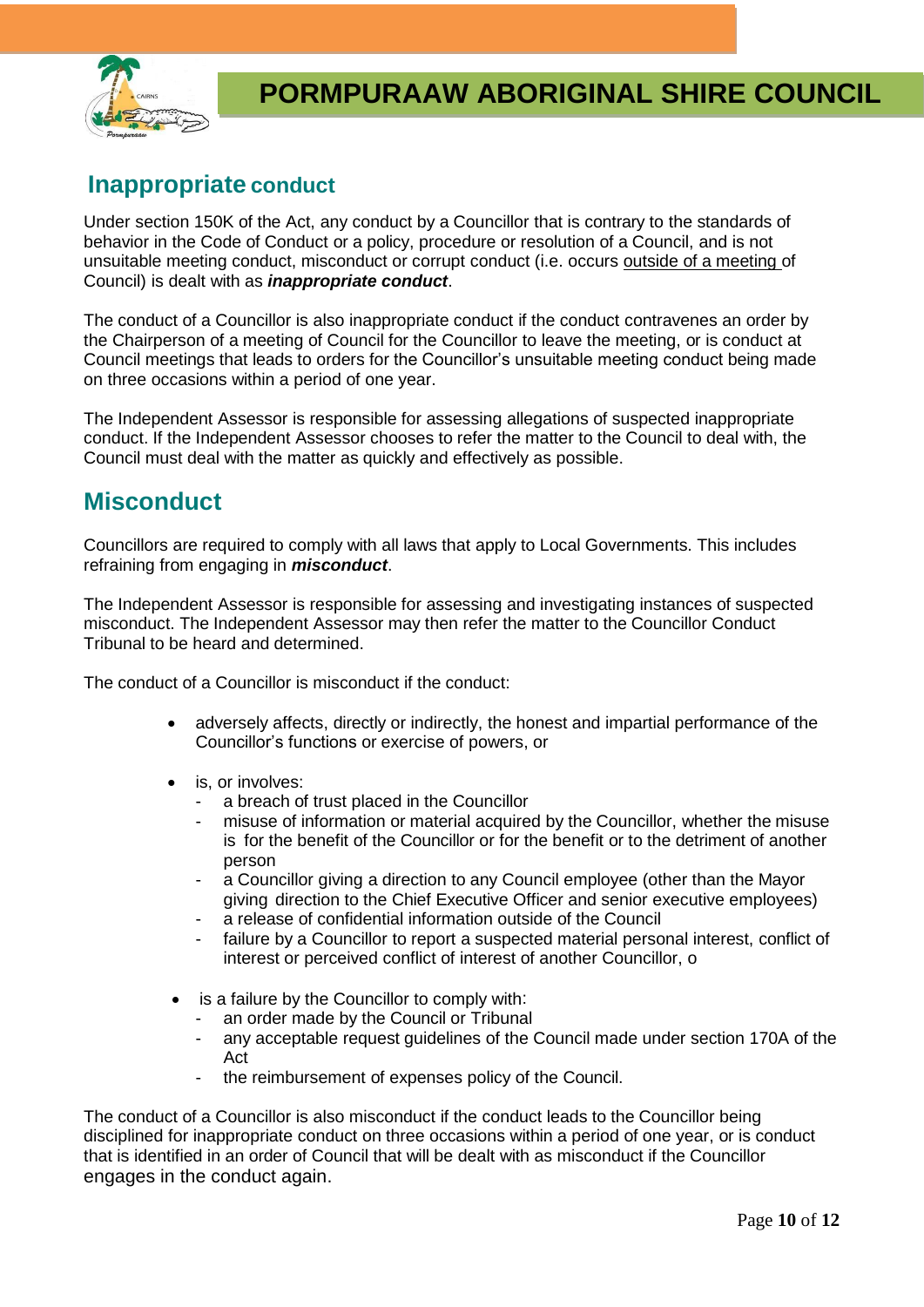